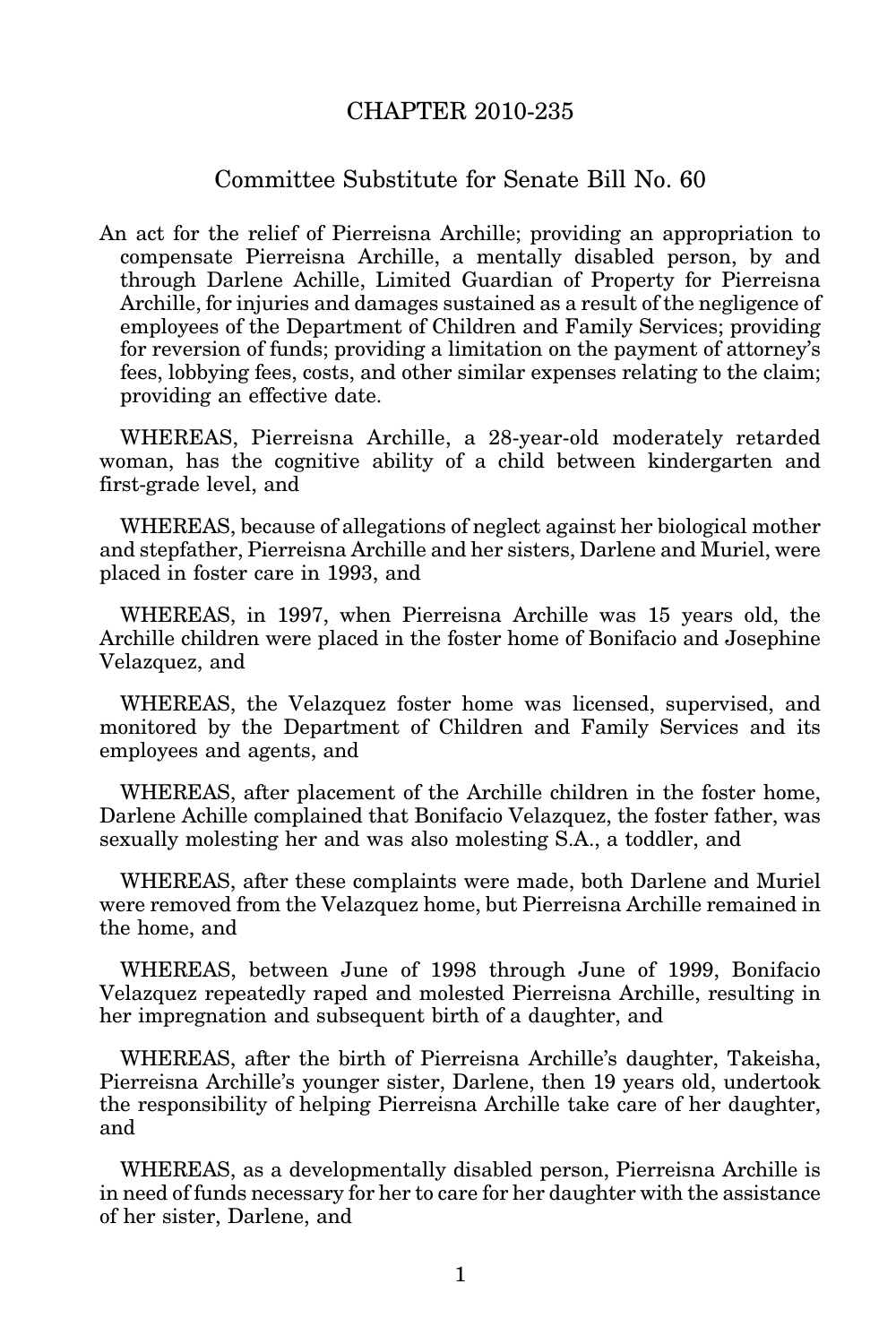WHEREAS, Pierreisna Archille continues to suffer nightmares and extreme emotional and psychological trauma as a result of the actions giving rise to this claim, and

WHEREAS, a life-care continuum was formulated by comprehensive rehabilitation consultants detailing the funds necessary to provide treatment to Pierreisna Archille, as well as to help provide for the support necessary for Pierreisna Archille to take care of her daughter, and

WHEREAS, Dr. Fred Raffa, an economist, reduced such cost to present value in the amount of \$4,067,431, and

WHEREAS, the dependency court appointed a Limited Guardian of Property for Pierreisna Archille for the purpose of assisting in obtaining compensation for her damages, and

WHEREAS, a lawsuit was filed on behalf of the Limited Guardian of Property for Pierreisna Archille in Naples, Florida, against the Department of Children and Family Services, and

WHEREAS, Pierreisna Archille, by and through her previous Limited Guardian of Property, Patrick Weber, and the Department of Children and Family Services agreed to mediation to resolve this matter and entered into a settlement agreement to compensate Pierreisna Archille for her damages and to provide a basis for this claim bill, and

WHEREAS, as a result of good-faith negotiations between the parties at a court-sanctioned mediation, the Department of Children and Family Services and the Limited Guardian of Property agreed that \$1.3 million is reasonable and fair compensation for Pierreisna Archille's damages, and

WHEREAS, the Department of Children and Family Services has already paid \$100,000 in accordance with the provisions of s. 768.28, Florida Statutes, and

WHEREAS, with respect to the \$100,000 already paid by the department, the appropriate parties agreed to deferred payment of attorney's fees and costs of plaintiff's counsel so that Pierreisna Archille could immediately have access to needed funds, and

WHEREAS, the Department of Children and Family Services desires to make good on its promise to Pierreisna Archille which was made in the Settlement Agreement to compensate her for the irreparable harm she suffered in the foster care system, and

WHEREAS, the Department of Children and Family Services recognizes that Pierreisna Archille was not only victimized by her caretaker, but that employees of the department broke a sacred trust to her to oversee her safety and care, and